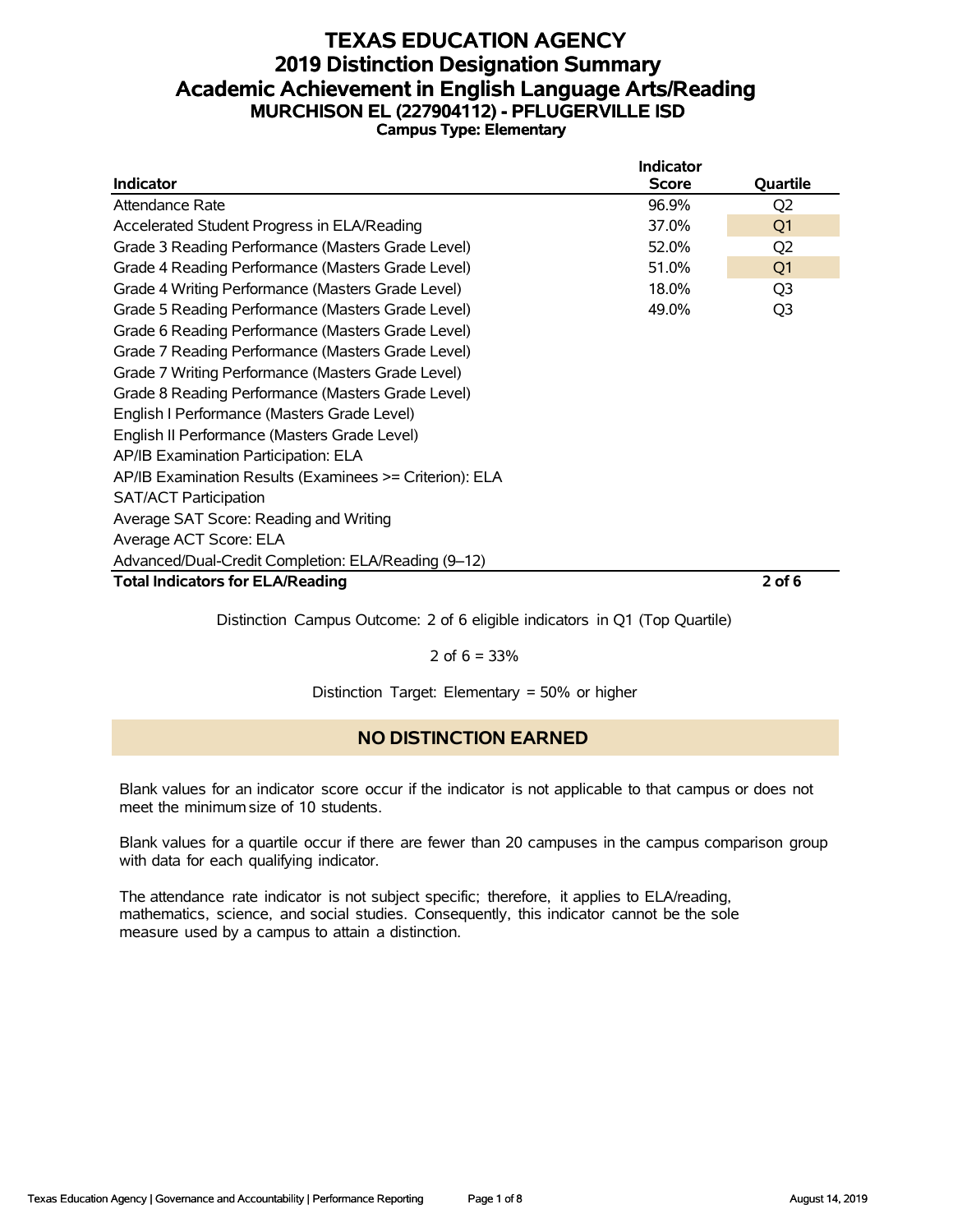#### **TEXAS EDUCATION AGENCY 2019 Distinction Designation Summary Academic Achievement in Mathematics MURCHISON EL (227904112) - PFLUGERVILLE ISD Campus Type: Elementary**

|                                                                 | <b>Indicator</b> |                |
|-----------------------------------------------------------------|------------------|----------------|
| <b>Indicator</b>                                                | <b>Score</b>     | Quartile       |
| Attendance Rate                                                 | 96.9%            | Q <sub>2</sub> |
| Accelerated Student Progress in Mathematics                     | 43.0%            | Q <sub>2</sub> |
| Grade 3 Mathematics Performance (Masters Grade Level)           | 43.0%            | Q <sub>2</sub> |
| Grade 4 Mathematics Performance (Masters Grade Level)           | 60.0%            | Q1             |
| Grade 5 Mathematics Performance (Masters Grade Level)           | 64.0%            | Q <sub>2</sub> |
| Grade 6 Mathematics Performance (Masters Grade Level)           |                  |                |
| Grade 7 Mathematics Performance (Masters Grade Level)           |                  |                |
| Grade 8 Mathematics Performance (Masters Grade Level)           |                  |                |
| Algebra I by Grade 8 - Participation                            |                  |                |
| Algebra I Performance (Masters Grade Level)                     |                  |                |
| AP/IB Examination Participation: Mathematics                    |                  |                |
| AP/IB Examination Results (Examinees >= Criterion): Mathematics |                  |                |
| <b>SAT/ACT Participation</b>                                    |                  |                |
| Average SAT Score: Mathematics                                  |                  |                |
| Average ACT Score: Mathematics                                  |                  |                |
| Advanced/Dual-Credit Completion: Mathematics (9-12)             |                  |                |
| <b>Total Indicators for Mathematics</b>                         |                  | $1$ of 5       |

Distinction Campus Outcome: 1 of 5 eligible indicators in Q1 (Top Quartile)

1 of  $5 = 20%$ 

Distinction Target: Elementary = 50% or higher

#### **NO DISTINCTION EARNED**

Blank values for an indicator score occur if the indicator is not applicable to that campus or does not meet the minimum size of 10 students.

Blank values for a quartile occur if there are fewer than 20 campuses in the campus comparison group with data for each qualifying indicator.

The attendance rate indicator is not subject specific; therefore, it applies to ELA/reading, mathematics, science, and social studies. Consequently, this indicator cannot be the sole measure used by a campus to attain a distinction.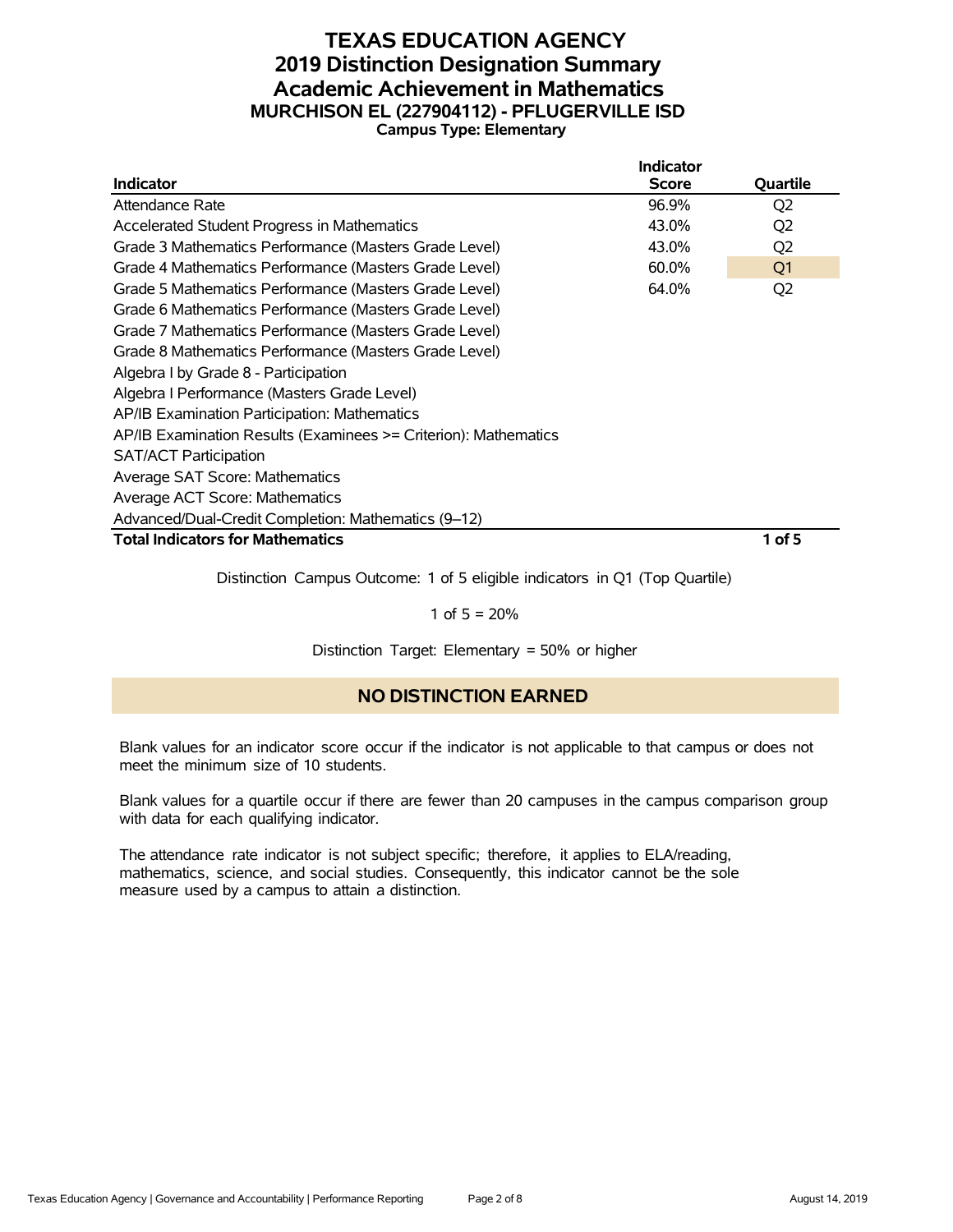## **TEXAS EDUCATION AGENCY 2019 Distinction Designation Summary Academic Achievement in Science MURCHISON EL (227904112) - PFLUGERVILLE ISD Campus Type: Elementary**

|                                                             | <b>Indicator</b> |          |
|-------------------------------------------------------------|------------------|----------|
| <b>Indicator</b>                                            | <b>Score</b>     | Quartile |
| Attendance Rate                                             | 96.9%            | Q2       |
| Grade 5 Science Performance (Masters Grade Level)           | 52.0%            | Q1       |
| Grade 8 Science Performance (Masters Grade Level)           |                  |          |
| EOC Biology Performance (Masters Grade Level)               |                  |          |
| AP/IB Examination Participation: Science                    |                  |          |
| AP/IB Examination Results (Examinees >= Criterion): Science |                  |          |
| Average ACT Score: Science                                  |                  |          |
| Advanced/Dual-Credit Completion: Science (9-12)             |                  |          |
| <b>Total Indicators for Science</b>                         |                  | $1$ of 2 |

Distinction Campus Outcome: 1 of 2 eligible indicators in Q1 (Top Quartile)

1 of  $2 = 50%$ 

Distinction Target: Elementary = 50% or higher

#### **DISTINCTION EARNED**

Blank values for an indicator score occur if the indicator is not applicable to that campus or does not meet the minimum size of 10 students.

Blank values for a quartile occur if there are fewer than 20 campuses in the campus comparison group with data for each qualifying indicator.

The attendance rate indicator is not subject specific; therefore, it applies to ELA/reading, mathematics, science, and social studies. Consequently, this indicator cannot be the sole measure used by a campus to attain a distinction.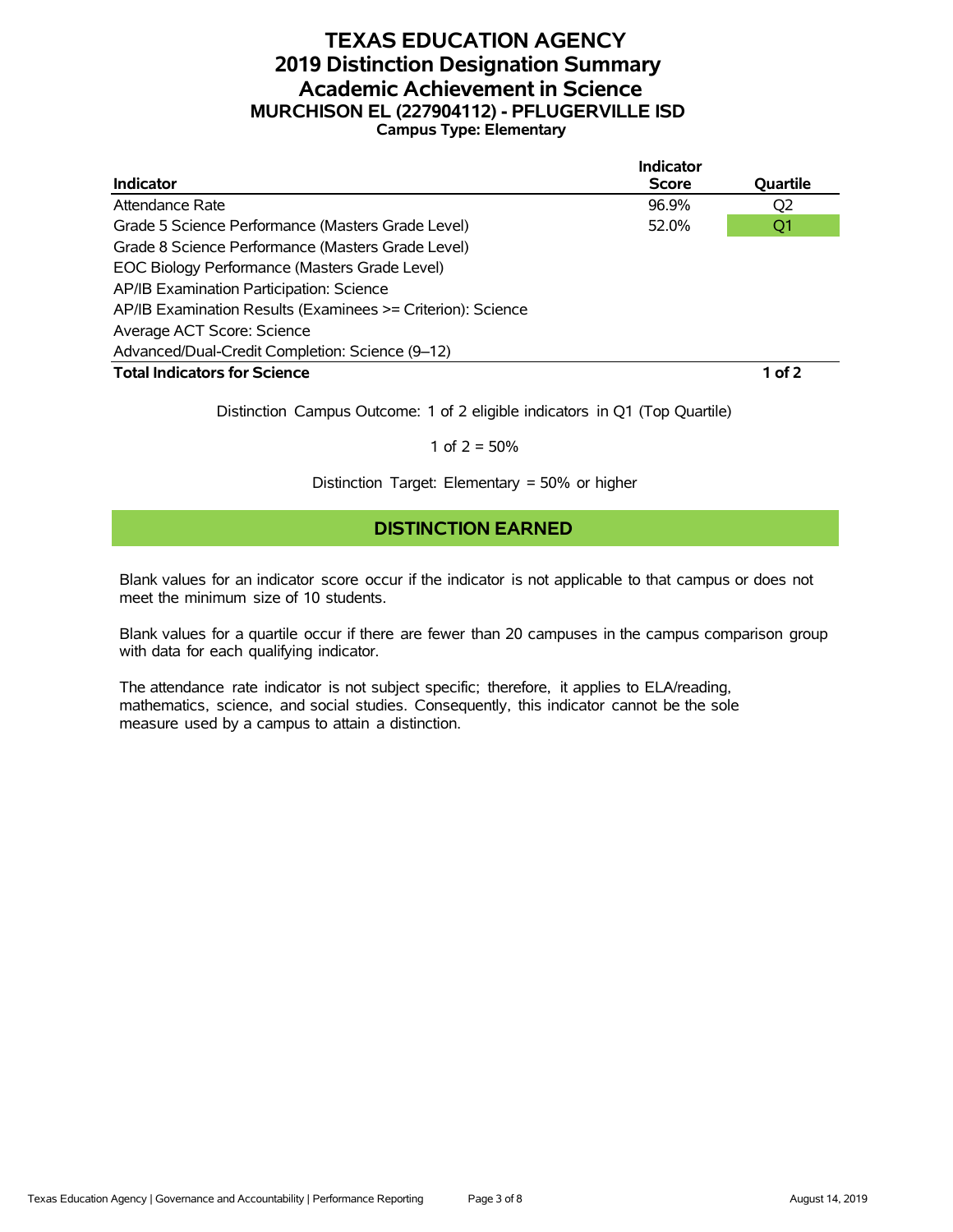# **TEXAS EDUCATION AGENCY 2019 Distinction Designation Summary Academic Achievement in Social Studies MURCHISON EL (227904112) - PFLUGERVILLE ISD Campus Type: Elementary**

**This campus is not eligible for this Distinction Designation. See the** *2019 Accountability Manual* **for more information.**

# **NOT ELIGIBLE**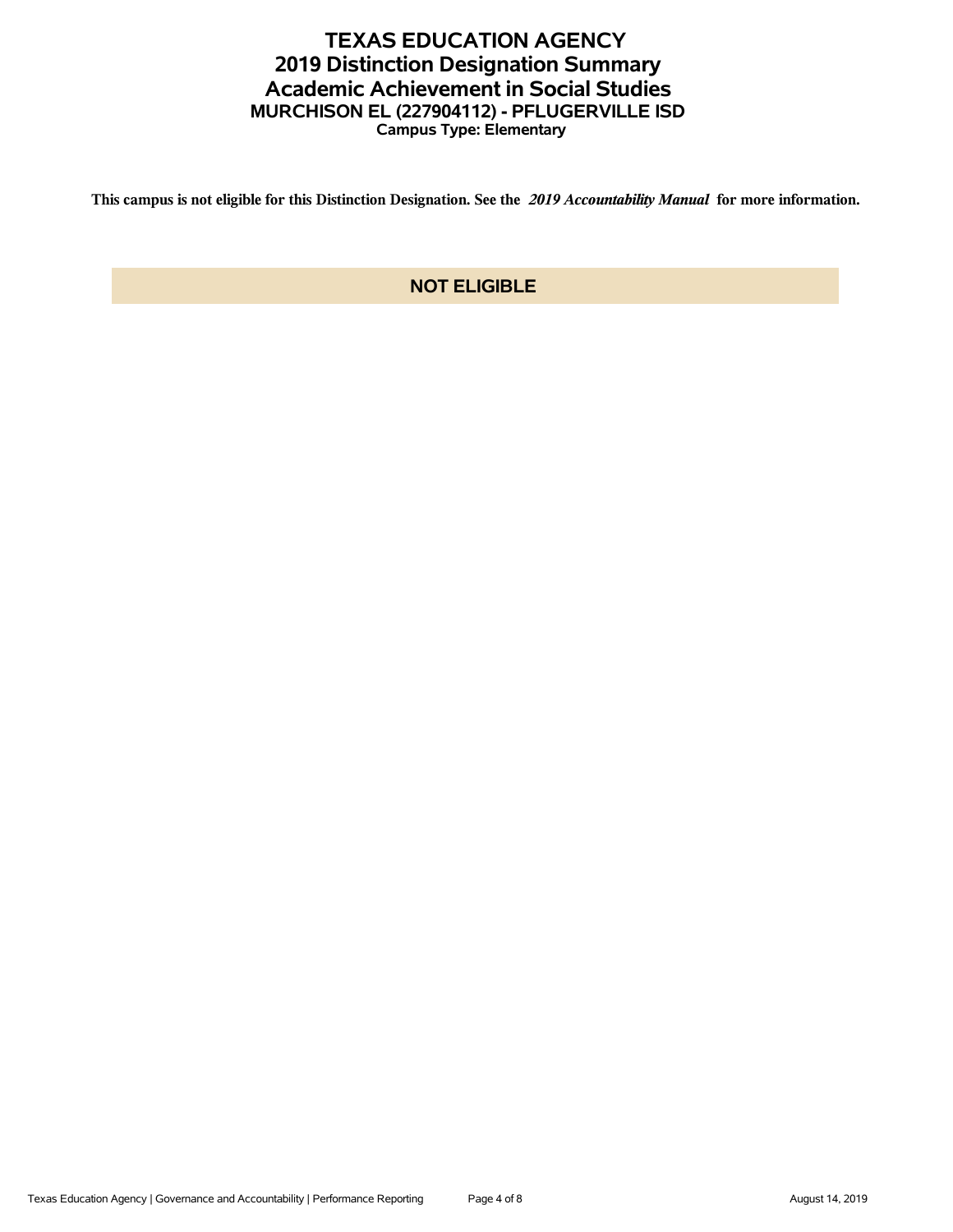### **TEXAS EDUCATION AGENCY 2019 Distinction Designation Summary Top 25 Percent: Comparative Academic Growth (AG) MURCHISON EL (227904112) - PFLUGERVILLE ISD Campus Type: Elementary**

**AG**

|                                          |                              | Αv           |
|------------------------------------------|------------------------------|--------------|
|                                          |                              | Scaled       |
| <b>Campus Name</b>                       | <b>District Name</b>         | <b>Score</b> |
| 1 WILCHESTER EL (101920118)              | <b>SPRING BRANCH ISD</b>     | 94           |
| 2 MARTHA HUNT EL (043910145)             | <b>PLANO ISD</b>             | 92           |
| <b>MURCHISON EL (227904112)</b>          | <b>PFLUGERVILLE ISD</b>      | 92           |
| 3 SAMPSON EL (101907138)                 | <b>CYPRESS-FAIRBANKS ISD</b> | 92           |
| 4 SPICEWOOD EL (246909105)               | ROUND ROCK ISD               | 92           |
| 5 TANGLEWOOD EL (220905171)              | <b>FORT WORTH ISD</b>        | 92           |
| 6 HORN EL (101912178)                    | <b>HOUSTON ISD</b>           | 91           |
| 7 LAKEWOOD EL (057905171)                | <b>DALLAS ISD</b>            | 91           |
| 8 OAK FOREST EL (101912211)              | <b>HOUSTON ISD</b>           | 91           |
| 9 POPE EL (101907156)                    | <b>CYPRESS-FAIRBANKS ISD</b> | 91           |
| 10 RUTLEDGE EL (246913115)               | <b>LEANDER ISD</b>           | 91           |
| 11 VALLEY OAKS EL (101920115)            | <b>SPRING BRANCH ISD</b>     | 91           |
| 12 BLACKLAND PRAIRIE EL (246909130)      | ROUND ROCK ISD               | 90           |
| 13 LISCANO EL (043905144)                | <b>FRISCO ISD</b>            | 90           |
| 14 MILLS EL (227901181)                  | <b>AUSTIN ISD</b>            | 90           |
| 15 SANDRA MOSSMAN EL (084910129)         | <b>CLEAR CREEK ISD</b>       | 90           |
| 16 ROWE LANE EL (227904115)              | PFLUGERVILLE ISD             | 89           |
| 17 BARBERS HILL EL SOUTH (036902105)     | <b>BARBERS HILL ISD</b>      | 88           |
| 18 BRYANT EL (101914142)                 | <b>KATY ISD</b>              | 88           |
| 19 HILL EL (227901155)                   | <b>AUSTIN ISD</b>            | 88           |
| 20 WOODRIDGE EL (015901104)              | <b>ALAMO HEIGHTS ISD</b>     | 88           |
| 21 CIBOLO GREEN (015910145)              | <b>NORTH EAST ISD</b>        | 86           |
| 22 ELM GROVE EL (105906107)              | <b>HAYS CISD</b>             | 86           |
| 23 HENRY BAUERSCHLAG EL (084910123)      | <b>CLEAR CREEK ISD</b>       | 86           |
| 24 INDIAN SPRINGS EL (046902125)         | <b>COMAL ISD</b>             | 86           |
| 25 KAY GRANGER EL (061911114)            | NORTHWEST ISD                | 86           |
| 26 WALTER HALL EL (084910115)            | <b>CLEAR CREEK ISD</b>       | 86           |
| 27 FRENCH EL (101915131)                 | <b>KLEIN ISD</b>             | 85           |
| 28 GREAT OAKS EL (246909128)             | ROUND ROCK ISD               | 85           |
| 29 ROBERTSON EL (043905125)              | <b>FRISCO ISD</b>            | 85           |
| 30 WELLS EL (101907158)                  | <b>CYPRESS-FAIRBANKS ISD</b> | 85           |
| 31 BARANOFF EL (227901182)               | <b>AUSTIN ISD</b>            | 82           |
| 32 RONALD REAGAN EL (246913122)          | <b>LEANDER ISD</b>           | 82           |
| 33 CREEKVIEW EL (101921115)              | <b>TOMBALL ISD</b>           | 80           |
| 34 HASSLER EL (101915120)                | <b>KLEIN ISD</b>             | 80           |
| 35 MONTA JANE AKIN EL (246913126)        | <b>LEANDER ISD</b>           | 80           |
| 36 BALDWIN EL (227901187)                | <b>AUSTIN ISD</b>            | 79           |
| 37 FOREST CREEK EL (246909126)           | ROUND ROCK ISD               | 79           |
| 38 JUDGE JAMES C ADOLPHUS EL (079901127) | <b>LAMAR CISD</b>            | 77           |
| 39 GROVES EL (101913128)                 | <b>HUMBLE ISD</b>            | 72           |
| 40 WEST CYPRESS HILLS EL (227913106)     | <b>LAKE TRAVIS ISD</b>       | 72           |

Top 25 Percent: Comparative Academic Growth Target = Academic Growth Scaled Score of 91

#### **DISTINCTION EARNED**

Blank values for an Academic Growth Scaled Score occur if the indicator is not applicable to that campus or does not meet the minimum size of 10.

Where Academic Growth Scaled Scores are identical, the campuses are listed alphabetically by campus name.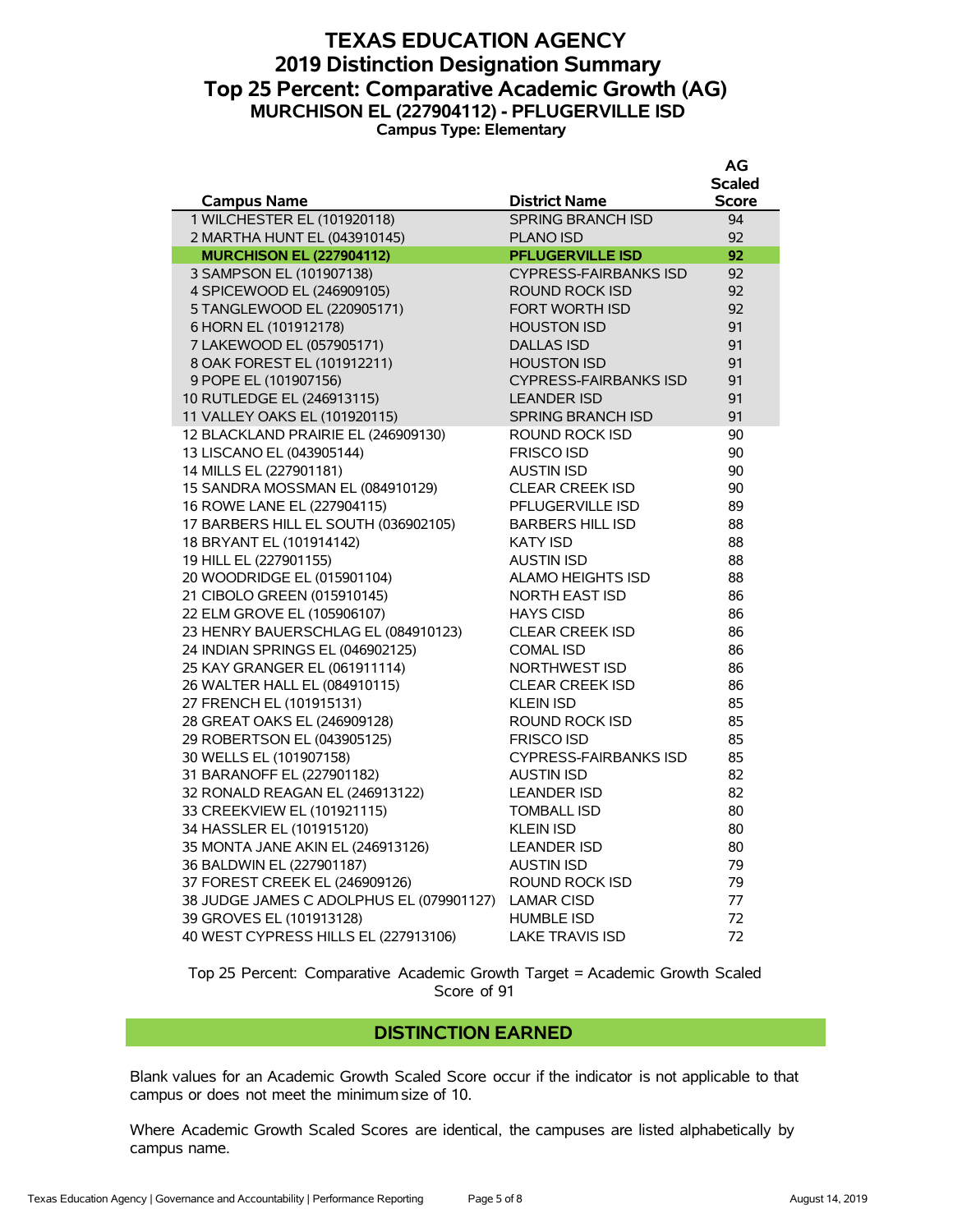# **TEXAS EDUCATION AGENCY 2019 Distinction Designation Summary Top 25 Percent: Comparative Closing the Gaps (CTG) MURCHISON EL (227904112) - PFLUGERVILLE ISD Campus Type: Elementary**

|                                          |                              | CTG           |
|------------------------------------------|------------------------------|---------------|
|                                          |                              | <b>Scaled</b> |
| <b>Campus Name</b>                       | <b>District Name</b>         | <b>Score</b>  |
| 1 BARBERS HILL EL SOUTH (036902105)      | <b>BARBERS HILL ISD</b>      | 100           |
| 2 BRYANT EL (101914142)                  | <b>KATY ISD</b>              | 100           |
| 3 CIBOLO GREEN (015910145)               | <b>NORTH EAST ISD</b>        | 100           |
| 4 CREEKVIEW EL (101921115)               | <b>TOMBALL ISD</b>           | 100           |
| 5 ELM GROVE EL (105906107)               | <b>HAYS CISD</b>             | 100           |
| 6 FOREST CREEK EL (246909126)            | ROUND ROCK ISD               | 100           |
| 7 GREAT OAKS EL (246909128)              | ROUND ROCK ISD               | 100           |
| 8 LAKEWOOD EL (057905171)                | <b>DALLAS ISD</b>            | 100           |
| 9 LISCANO EL (043905144)                 | <b>FRISCO ISD</b>            | 100           |
| 10 MARTHA HUNT EL (043910145)            | PLANO ISD                    | 100           |
| 11 MILLS EL (227901181)                  | <b>AUSTIN ISD</b>            | 100           |
| 12 POPE EL (101907156)                   | <b>CYPRESS-FAIRBANKS ISD</b> | 100           |
| 13 RUTLEDGE EL (246913115)               | <b>LEANDER ISD</b>           | 100           |
| 14 SAMPSON EL (101907138)                | <b>CYPRESS-FAIRBANKS ISD</b> | 100           |
| 15 SPICEWOOD EL (246909105)              | ROUND ROCK ISD               | 100           |
| 16 TANGLEWOOD EL (220905171)             | <b>FORT WORTH ISD</b>        | 100           |
| 17 WALTER HALL EL (084910115)            | <b>CLEAR CREEK ISD</b>       | 100           |
| 18 WILCHESTER EL (101920118)             | <b>SPRING BRANCH ISD</b>     | 100           |
| 19 HILL EL (227901155)                   | <b>AUSTIN ISD</b>            | 98            |
| 20 SANDRA MOSSMAN EL (084910129)         | <b>CLEAR CREEK ISD</b>       | 98            |
| 21 KAY GRANGER EL (061911114)            | NORTHWEST ISD                | 96            |
| <b>MURCHISON EL (227904112)</b>          | <b>PFLUGERVILLE ISD</b>      | 96            |
| 22 ROWE LANE EL (227904115)              | <b>PFLUGERVILLE ISD</b>      | 96            |
| 23 BARANOFF EL (227901182)               | <b>AUSTIN ISD</b>            | 94            |
| 24 BLACKLAND PRAIRIE EL (246909130)      | <b>ROUND ROCK ISD</b>        | 94            |
| 25 INDIAN SPRINGS EL (046902125)         | <b>COMAL ISD</b>             | 94            |
| 26 WELLS EL (101907158)                  | <b>CYPRESS-FAIRBANKS ISD</b> | 94            |
| 27 MONTA JANE AKIN EL (246913126)        | <b>LEANDER ISD</b>           | 92            |
| 28 WOODRIDGE EL (015901104)              | <b>ALAMO HEIGHTS ISD</b>     | 92            |
| 29 HASSLER EL (101915120)                | <b>KLEIN ISD</b>             | 90            |
| 30 HORN EL (101912178)                   | <b>HOUSTON ISD</b>           | 89            |
| 31 HENRY BAUERSCHLAG EL (084910123)      | <b>CLEAR CREEK ISD</b>       | 88            |
| 32 OAK FOREST EL (101912211)             | <b>HOUSTON ISD</b>           | 88            |
| 33 ROBERTSON EL (043905125)              | <b>FRISCO ISD</b>            | 88            |
| 34 RONALD REAGAN EL (246913122)          | <b>LEANDER ISD</b>           | 82            |
| 35 VALLEY OAKS EL (101920115)            | <b>SPRING BRANCH ISD</b>     | 82            |
| 36 JUDGE JAMES C ADOLPHUS EL (079901127) | <b>LAMAR CISD</b>            | 81            |
| 37 FRENCH EL (101915131)                 | <b>KLEIN ISD</b>             | 80            |
| 38 BALDWIN EL (227901187)                | <b>AUSTIN ISD</b>            | 79            |
| 39 GROVES EL (101913128)                 | <b>HUMBLE ISD</b>            | 76            |
| 40 WEST CYPRESS HILLS EL (227913106)     | <b>LAKE TRAVIS ISD</b>       | 76            |

Top 25 Percent: Comparative Closing the Gaps Target = Closing the Gaps Scaled Score of 100

#### **NO DISTINCTION EARNED**

Blank values for a Closing the Gaps Scaled Score occur if the indicator is not applicable to that campus or does not meet the minimum size of 10.

Where Closing the Gaps Scaled Scores are identical, the campuses are listed alphabetically by campus name.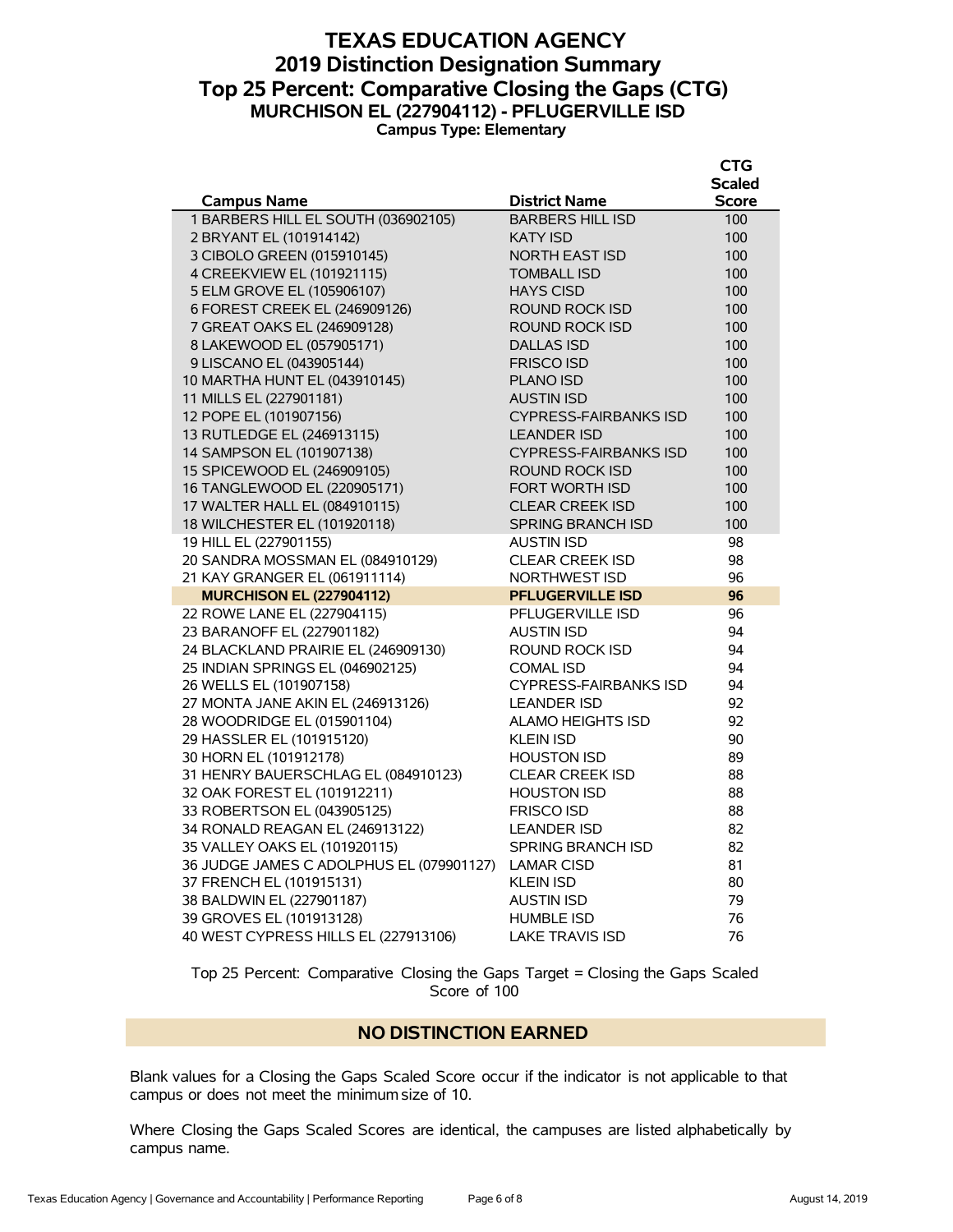# **TEXAS EDUCATION AGENCY 2019 Distinction Designation Summary Postsecondary Readiness MURCHISON EL (227904112) - PFLUGERVILLE ISD Campus Type: Elementary**

|                                                                                           | Indicator    |                |
|-------------------------------------------------------------------------------------------|--------------|----------------|
| <b>Indicator</b>                                                                          | <b>Score</b> | Quartile       |
| Pct of STAAR Results at Meets Grade Level or Above (All Subjects)                         | 73.0%        | O <sub>2</sub> |
| Pct of Grade 3–8 Results at Meets Grade Level or Above in Both<br>Reading and Mathematics | 66.0%        | Q <sub>2</sub> |
| Four-Year Longitudinal Graduation Rate                                                    |              |                |
| Four-Year Longitudinal Graduation Plan Rate                                               |              |                |
| <b>TSI Criteria Graduates</b>                                                             |              |                |
| College, Career, and Military Ready Graduates                                             |              |                |
| <b>SAT/ACT Participation</b>                                                              |              |                |
| AP/IB Examination Participation: Any Subject                                              |              |                |
| <b>CTE Coherent Sequence Graduates</b>                                                    |              |                |
| <b>Total Indicators for Postsecondary Readiness</b>                                       |              | $0$ of $2$     |

Evaluation of campus outcomes: 0 of 2 eligible indicators in Q1 (Top Quartile)

0 of  $2 = 0%$ 

Distinction Target: Elementary = 50% or higher

# **NO DISTINCTION EARNED**

Blank values for an indicator score occur if the indicator is not applicable to that campus or does not meet the minimum size of 10 students.

Blank values for a quartile occur if there are fewer than 20 campuses in the campus comparison group with data for each qualifying indicator.